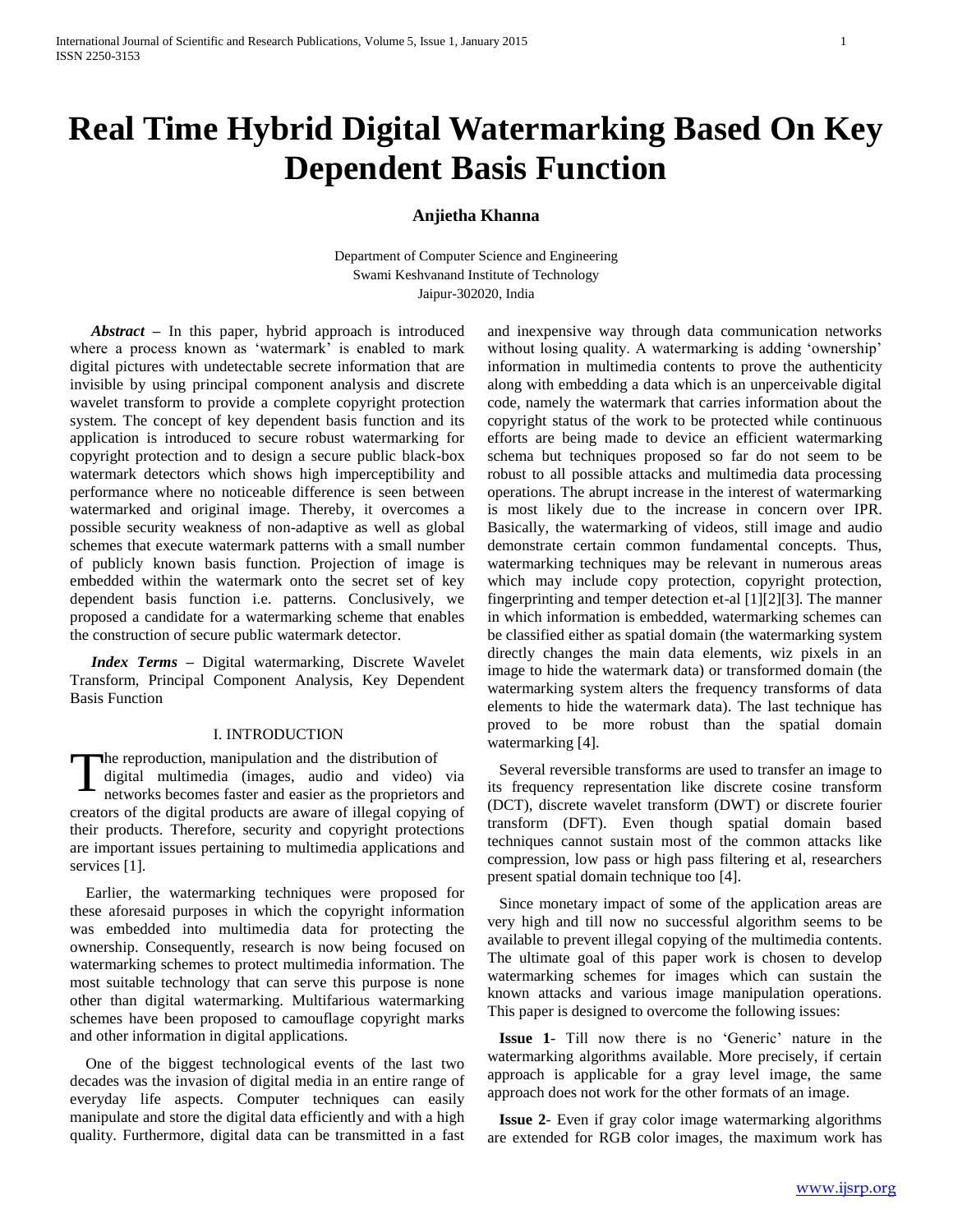been done for (y-luminance) color channel only because human eyes are less sensitive to detect the changes in (yluminance) color channel. Attack impact free analysis, i.e., which color channel may be affected by a particular attack, has been carried out [6][7]. Therefore, apart from choosing digital image watermarking as a major problem, we have chosen to identify the suitability of a color channel with respect to attack for multicolor channel images. We also decided to explore the ways such that attack impacts may be minimized before the watermark embedding process.

 **Issue 3**- Predominantly in research papers, once the watermarking scheme is acknowledged, it is applied to all test images. As each image is different and has its peculiar characteristics and after embedding the watermark data by a particular watermarking scheme, its performance against a particular attack may not be similar with other image. No study is conducted to make the embedding scheme based on some image characteristics. Therefore, we have resolved to establish the relationship between the performance of watermarking scheme and the color image characteristics.

 **Issue 4***-* Mostly watermarking schemes are developed in a way that first a scheme is developed based on the extension of earlier presented one and then check its performance against the common image manipulations and known attacks. There are huge financial implications of watermarking schemes, but no scheme has been developed, which is by design, resistant to at least one attack, to ensure that, a particular attack cannot be conducted by an attacker. Therefore, we decided to design watermarking schemes such that inherent nature can be embedded to guarantee that at least one serious attack having most financial implication cannot be conducted on watermarked images.

 The paper has been organized as following sections: section II discuss about the proposed work, section III presents the experimental results and section IV draws the conclusion and future work.

#### II. PROPOSED WORK

 The proposed approach towards the scheme of hybrid digital watermarking is based on discrete wavelet transform and principal component analysis.

#### *A. Discrete Wavelet Transform*

Discrete wavelet transform is a time domain localized analysis method with the window"s size fixed and forms convertible. There is a significant high time differentiated rate in high frequency parts of signals. Also there is match able good frequency differentiated rate in its low frequency part. It can filter the information from signal significantly. The concept of DWT in image processing is to multi-differentiate and decompose the image into sub image of different spatial domain and independent frequency district [5][6] and then transform the coefficient of sub-image.

 After the original image has been DWT transformed, it is fragmented into 4 frequency districts namely one low frequency district (LL) and three high frequency districts (LL, HL, HH). The sub-level frequency district information can be obtained by transforming the information of low frequency district through DWT. A two dimensional image after three times DWT decomposed can be shown as Fig. 1, low-pass filter is represented by 'L' and 'H' represents high-pass filter. A decomposed original image can be obtained of frequency districts of LL1, HL1, LH1, HH1 and sub-level frequency district information of LL2, HL2, LH2, HH2 can also be obtained by decomposing low frequency district information i.e. LL1. And thus "n" level of original images can be obtained by wavelet transformation.





Fig.1 Fragmentation of LL sub-band to 'n' non overlapping sub-blocks each of dimension n x n using n-level DWT

#### *B. Principal Component Analysis*

 Principal component analysis is a mathematical procedure that uses an orthogonal transformation to convert a set of observations of possibly correlated variables into a set of values of uncorrelated variables called principal components (major components) which can be achieved by eigenvalue decomposition of a data covariance matrix or singular value decomposition of a data matrix for each attribute[8].It is desired that the number of principal components is less than or equal to the number of original variables. PCA is a method of recognizing patterns in data and expressing the data in a manner so as to highlight their similarities and differences. As it is hard to find patterns in data of high dimension where the merits of graphical representation are not available, the PCA is therefore a powerful tool for data analysis. The next major advantage of PCA is that once these patterns in the data have been identified, the compression of data by reducing the number of dimensions, without much loss of information can be done. The PCA thus plots the data into a new coordinate system where the data with maximum covariance are plotted together and is known as first principal component. Similarly, there are second and third principal component and so on. The maximum energy concentration lies in the first principal component. The PCA does not have a fixed set of basis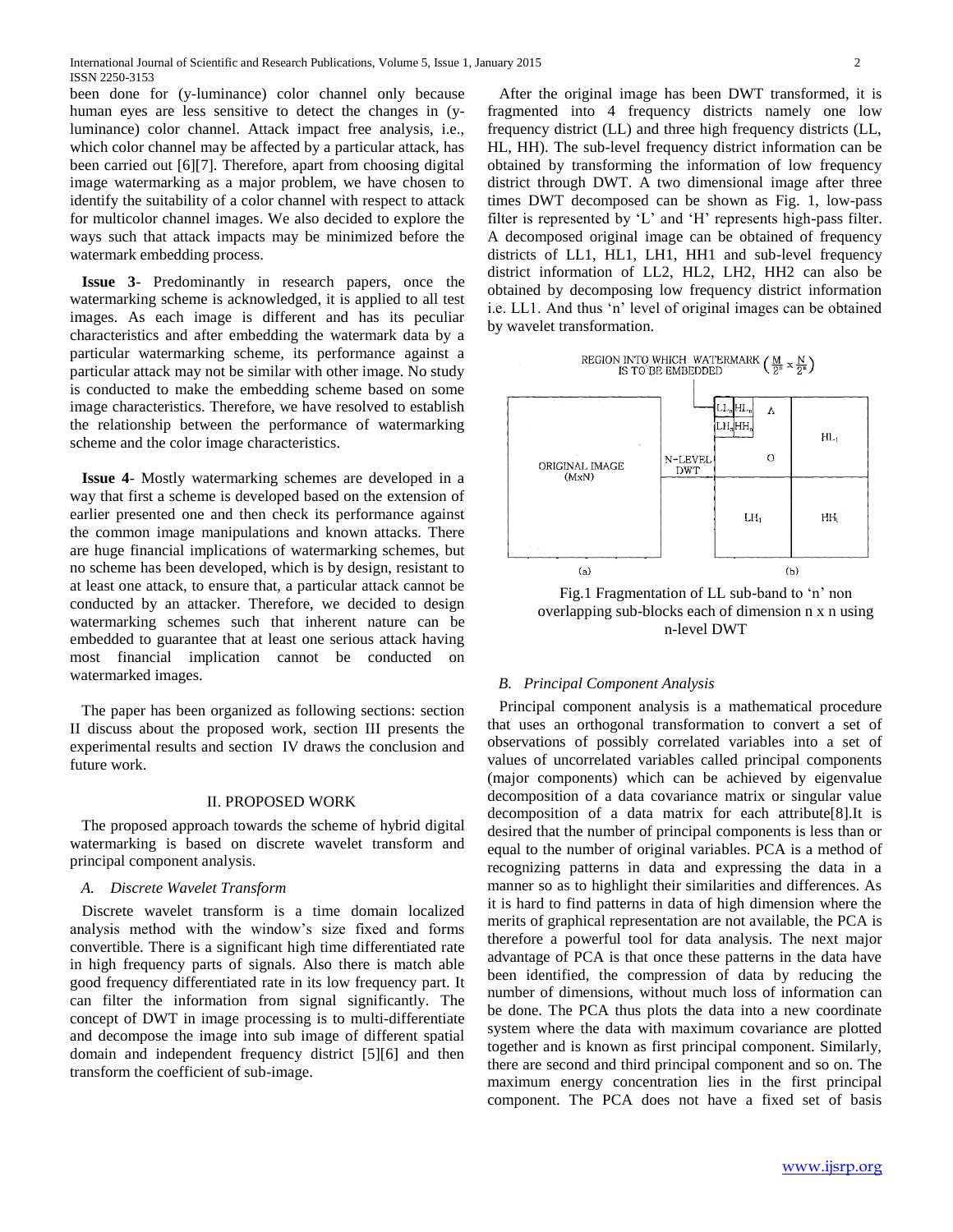function but it has basis functions which depend on the data set which is not there in other linear transformation. The key ingredient is the combined data set normally distributed, therefore guaranteed to be independent. The method is mostly used as a tool in exploratory data analysis and for making predictive models.

#### *C. Algorithm And Block Diagram For Embedding And Extracting Watermark*

The block diagram to represent the algorithm for embedding and extracting the watermark using DWT and PCA is shown in Fig. 2.



Fig. 2 Block Diagram Of Watermarking

# Algorithm 1:

1) Embedding Procedure

Step 1: Click a picture through a webcam known as webcam image watermark.

Step 2: Calculate the intensities of watermark image and webcam image watermark.

Step 3: Whose so ever intensity is greater will be embedded in the original image.

Step 4: Convert the  $n \times n$  binary watermark logo into a vector  $W = \{ w1, w2, \dots, wn \times n \}$  of '0's and '1's.

Step 5: Transform image from RGB to YUV color format.

Step 6: Apply 1-level DWT to the luminance (Y component) of image to obtain four sub-bands LL, LH, HL and HH of size N x N.

Step 7: Fragment the LL sub-band into k non-overlapping subblocks each of dimension  $n \times n$  (of the same size as the watermark logo).

Step 8: Algorithm 2 is used for embedding with strength  $\alpha$  into each sub-block by first obtaining the principal component scores for watermark bits. The general form for embedding is carried out as equation.

$$
Score_i = Score_{i} + \alpha W \tag{1}
$$

Where Score<sub>i</sub> represents the principal component matrix of the ith sub-block.

Step 9:Obtain inverse PCA is applied on the modified PCA components of the sub-blocks of the LL sub-band to obtain the modified wavelet coefficients.

Step10:Apply inverse DWT to obtain the watermarked luminance component of the image. Then convert the image back to its RGB components.

## 2) Extraction Procedure

Step 1: Divide the watermarked (and possibly attacked) image into distinct frames and convert them from RGB to YUV format.

Step 2: Choose the luminance (Y) component of a image and apply the DWT to decompose the Y component into the four sub-bands LL, HL, LH, and HH of size N×N.

Step 3: Divide the LL sub-band into  $n \times n$  non overlapping sub-blocks.

Step 4: Put PCA to each block in the chosen sub-band LL by using Algorithm 2.

Step 5: Provided from the LL sub-band, the watermark bits are extracted from the principal components of each sub-block as in equation 2.

$$
W_i = \underbrace{(Score_i^{\cdot} - Score_i)}{\alpha} \tag{2}
$$

Where  $W_i$ ' is the watermark extracted from the ith sub-block.

## **Algorithm 2:**

The LL sub-band coefficients are transformed into a new coordinate set by calculating the principal components of each sub-block (size n x n).

Step 1: Each sub-block is converted into a row vector  $D_i$  with n2 elements  $(i=1, 2... k)$ .

Step 2: Compute the mean  $\mu_i$  and standard deviation  $\sigma_i$  of the elements of vector *D<sup>i</sup>* .

Step 3: Compute  $Z_i$  according to the following equation

$$
Z_{i} = \underbrace{(D_{i} - \mu_{I})}_{\sigma_{i}} \tag{3}
$$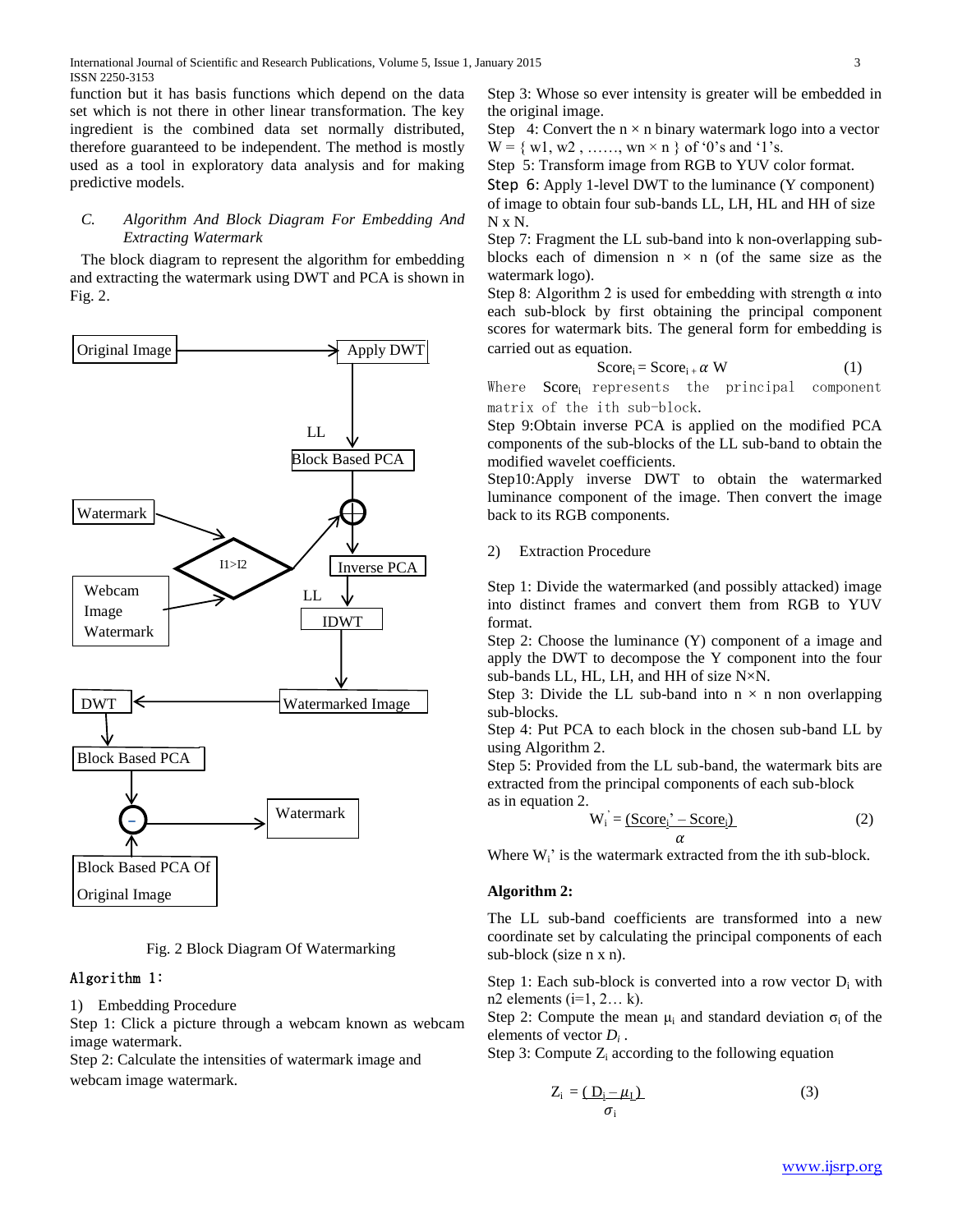International Journal of Scientific and Research Publications, Volume 5, Issue 1, January 2015 4 ISSN 2250-3153

Here  $Z_i$  represents a centered, scaled version of  $D_i$ , of the same size as that of  $D_i$ .

Step 4: Apply principal component analysis on  $Z_i$  (size 1 x n2) to obtain the principal component coefficient matrix coeffi (size  $n2 \times n2$ ).

Step 5: Calculate vector Score<sub>i</sub> as

$$
Score_i = Z_i \times Coeffi_i \tag{4}
$$

Where Score<sub>i</sub> represents the principal component scores of the ith sub-block.

#### III. EXPERIMENTAL RESULTS

 This proposed work is applied to an image 'lena color 256.tif' using a watermark logo 'bander.tif' or webcam image watermark shown in fig. 5 depending on the intensities of watermark. The RGB watermark is converted to binary before embedding. Fig.3 shows the cover image and fig.4 shows the watermark logo and fig 5 shows the webcam acquisition image i.e.' watermark.jpg' which after embedding results into a fig.6 known as watermarked image i.e. named as watermarked\_bander.bmp. Fig 7 shows us the actual extracted watermark. By ranging the value of key dependent basis function i.e.  $\alpha$ , the visibility of the watermark can be seen. Therefore, this algorithm device the whole range i.e. it achieves the target of both invisible and visible watermarking.



Fig. 3 Cover Image 'lena\_color\_256.tif'



Fig. 4 Watermark logo 'bander.tif'



Fig. 5 Webcam Image Watermark 'watermark.jpg'



Fig. 6 Watermarked Image 'Watermarked bander.bmp'



Fig.7 Extracted Watermark

 The MSE (Mean Square Error) and NC (Normalized Coefficients) values are calculated for the watermarking procedure. And the criterion of good watermarking technique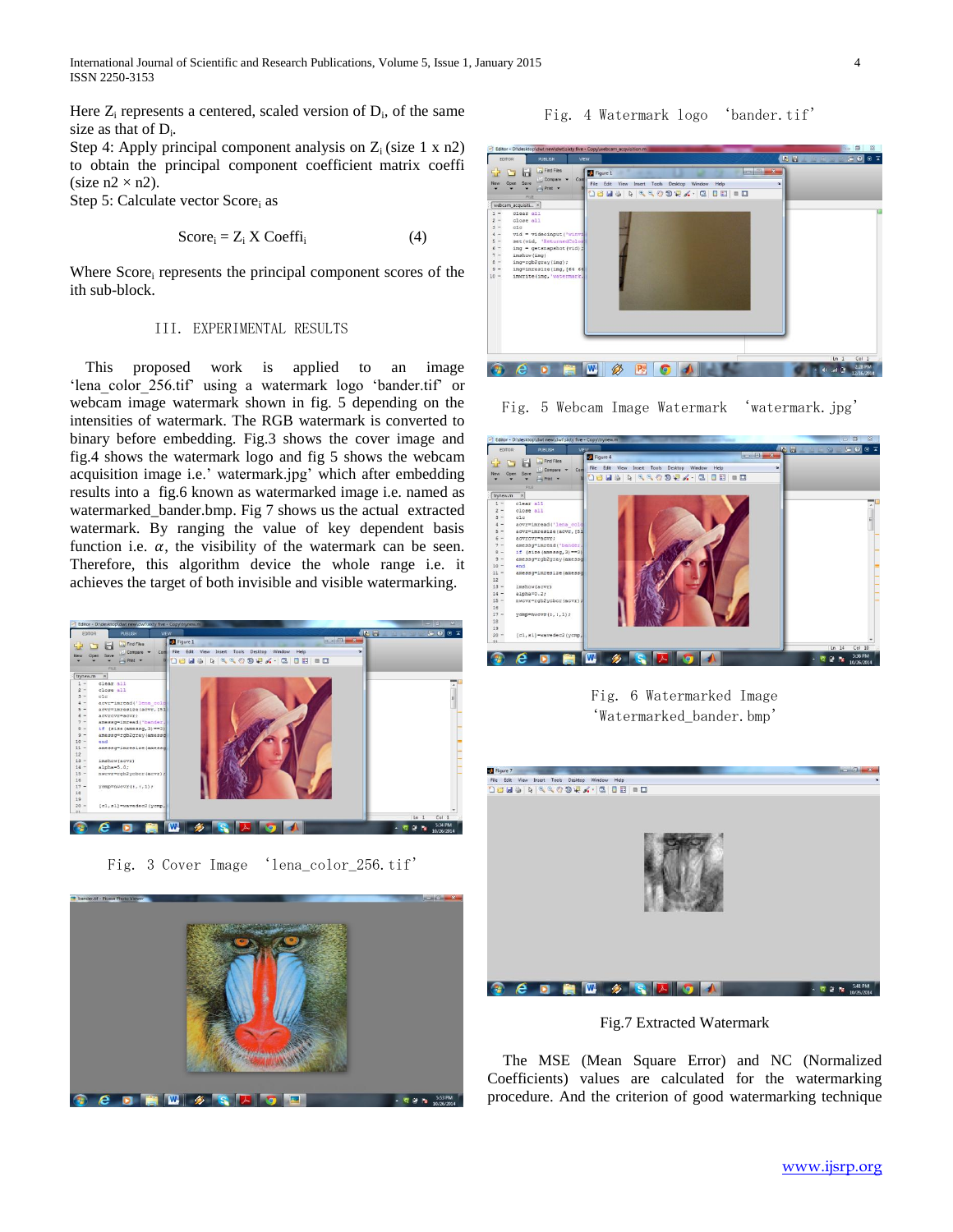is, lower should be the MSE value and higher should be the NC value. MSE represent the similarity index of original image in comparison to watermarked image. While NC represent the index that shows the detrition or damage of extracted watermark when compared to original watermark which was used for hiding in the previous stage.

 Resemblance is seen in watermarked image or attacked frame to cover i.e. original image. Better resemblance better will be the watermarking by using this approach in efficient way.

*1) PSNR* **-** The Peak Signal To Noise Ratio is used to compute deviation of the watermarked as well as attacked image from the original image and is denoted as :

$$
PSNR = 10 \text{ Log}_{10} (255^2/\text{MSE}) \tag{5}
$$

measured in dB(decibel"s) units. Where, MSE is found between the original and distorted image(mxn) as:

$$
MSE = 1/(m*n)\sum \prod(i,j) - \Gamma'(i,j))^2
$$
 (6)

The original and watermarked images are represented as I and I' respectively.

*2) NC –* The normalized coefficients gives a criteria and measure of the robustness of watermarking. NC can be formulated as

NC=
$$
\frac{\sum_{i=1}^{m} \sum_{j=1}^{n} W(i,j)W'(i,j)}{\sqrt{\sum_{i=1}^{m} \sum_{j=1}^{n} W(i,j)} \sqrt{\sum_{i=1}^{m} \sum_{j=1}^{n} W'(i,j)}}
$$
(7)

W and W" represent the original and extracted watermark respectively.

 The forthcoming plot fig.7 represents the PSNR and NC curve with respect to ' $\alpha'$  ranging from 1 to 10.



Fig. 7 Correlation between PSNR and NC wrt  $\alpha$ 

## IV CONCLUSION AND FUTURE SCOPE

 The watermarking algorithm using DWT and PCA has been devised as a whole range i.e. it is suitable for the invisible as well as visible watermarking by ranging the value of  $\alpha$  from 1 to 10 respectively which is robust and shows high imperceptibility to the various attacks without much degradation in the image quality.

 As a future work, the video frames can be subject to scene change analysis to embed an independent watermark in the sequence of frames constituting a scene and repeating these steps for all the scenes within a video itself. This process will go further to fight against electronic copyright infringement and illegal use.

#### ACKNOWLEDGEMENT

This research paper is made possible through the help and support from everyone including teachers, parents and friends. I would like to thank Ms. Richa Rawal for her encouragement, support and advice.

## REFERENCES

- [1]Yeo and M.M. Yeung"*Analysis and synthesis for new digital video, image applications*," icip, International Conference on Image Processing, vol 1, (ICIP'97), pp.1,1997.
- [2]W.Bender, D.Gruhl, N.Morimoto, and A. Lu."*Techniques for data hiding*," IBM System Journal, Vol. 35.(3/4), 1996, pp. 313-336.
- [3]M.Arnold,M.Schmucker, and S.D.Wolthusen,"*Techniques and application of Digital Watermarking and Content Protection*", Eds.Northwood ,Artech House, 2003.
- [4] I.J.Cox, J.Kilian, T.Leighton and T.Shamoon, "*Secure Spread Spectrum watermarking for Multimedia*," IEEE Tras. on Image Processing , Vol. 6,No12, 1997, pp. 1673- 1687.
- [5] Potdar, Vidysagar and Han, Song and Chang, Elizabeth, "*A survey of digital image watermarking techniques*", Proceeding of 3rd IEEE-International Conference on Industrial Informatics, Frontier Technologies for the Future of Industry and Business, pp. 709-716, Perth, WA, Aug 10, 2005.
- [6]F. Bossen M. Kutter, F. Jordan, "*Digital signature of color images using amplihlde modulation*," in Proc. of SPlE storage and retrieval for image and video databases, San lose, USA, vol. 3022-5, February 1997, pp. 518-526.
- [7]M. Kutter and S. Winkler, "*A vision-based masking model for spread-spectrum image watermarking*," IEEE Trans. Image Processing, vol. 11, pp. 16-25, Jan. 2002.
- [8]Hotelling,H. (1936). Relations between two sets of variates. Biometrika,27,321Abdi.H.,&Williams,L.J.(2010)."*Principal*